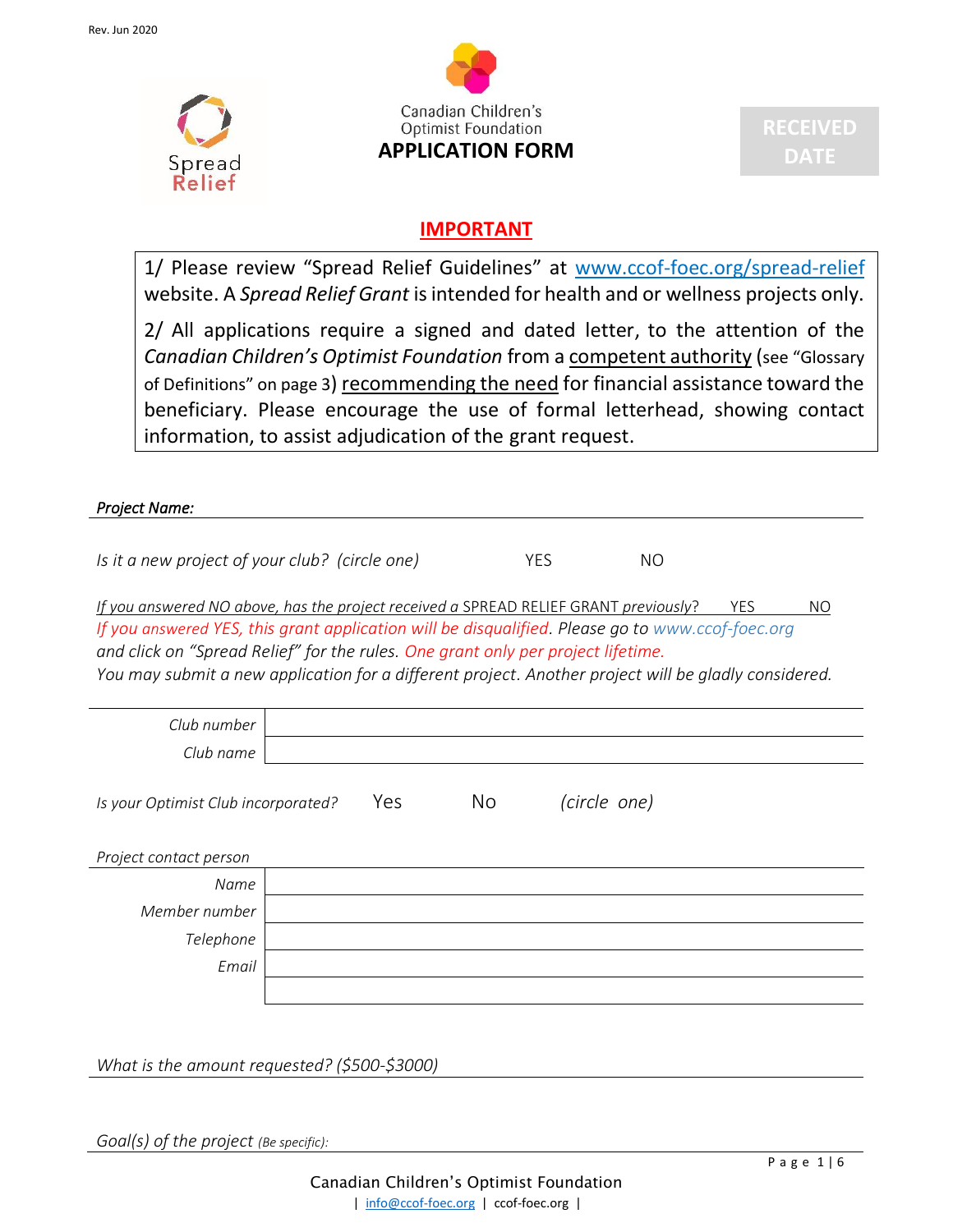|                                                             | <b>Project Parameters</b> |  |  |
|-------------------------------------------------------------|---------------------------|--|--|
|                                                             |                           |  |  |
| Where will the project be located?                          |                           |  |  |
| City                                                        |                           |  |  |
| Province                                                    |                           |  |  |
|                                                             |                           |  |  |
|                                                             |                           |  |  |
|                                                             |                           |  |  |
| What will be the project time-line? (Provide details below) |                           |  |  |
| Starting date of the implementation of the Project          |                           |  |  |
| Phase 1 date - if needed                                    |                           |  |  |
|                                                             |                           |  |  |
| Phase 2 date - if needed                                    |                           |  |  |

*Who is it for? – Identify your beneficiary(ies).*

Estimated completion date of the Project

*How will the goal(s) be achieved?* 

| Do you have any fundraising partners (other Optimist clubs, Optimist districts, other service |
|-----------------------------------------------------------------------------------------------|
| organizations, community groups or institutions, business sponsors, corporations, etc)?       |
| (Highly recommended). Please add details at the end of the application form, if needed.       |

| Partner's Name                                                 |     |    |                  |
|----------------------------------------------------------------|-----|----|------------------|
| Contact                                                        |     |    |                  |
| Contact details                                                |     |    |                  |
| Are the partners covered by 3rd party insurances? (circle one) | Yes | No | Spread<br>Relief |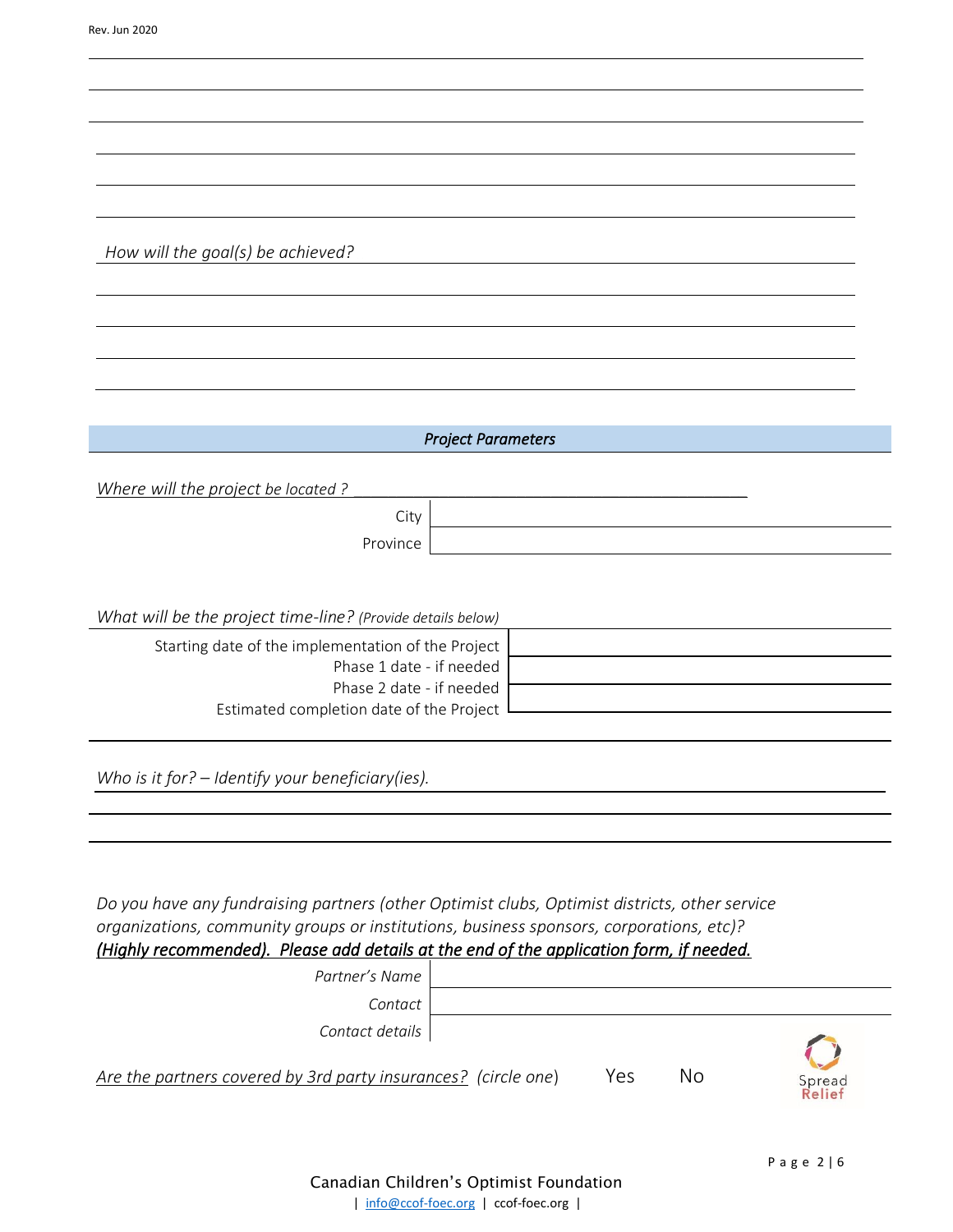*What impact/benefit will your project have on the community, family and/or organization?*

*How will you evaluate the success of the project?* 

*How will you publicly recognize the support of the Canadian Children's Optimist Foundation? (List all relevant publicity or promotions, and submit samples. CCOF Logo use is highly recommended*). *See box page 6*.

#### *Glossary of Definitions*

- *\* "A competent authority" is a person of no relationship to the beneficiary, who can validate the need for this financial assistance from your Optimist Club. (ie: community leader, medical professional, educator, etc)*
- *\*\* "Donation" is a voluntary transfer of cash without valuable consideration to the donor.*
- *\*\*\* "Sponsorship" means giving money in return for the chance to advertise or promote a product or service.*
- *\*\*\*\* "Gifts in kind", also known as non-cash gifts, are gifts of property. They cover items such as artwork, equipment, securities, and cultural and ecological property.*

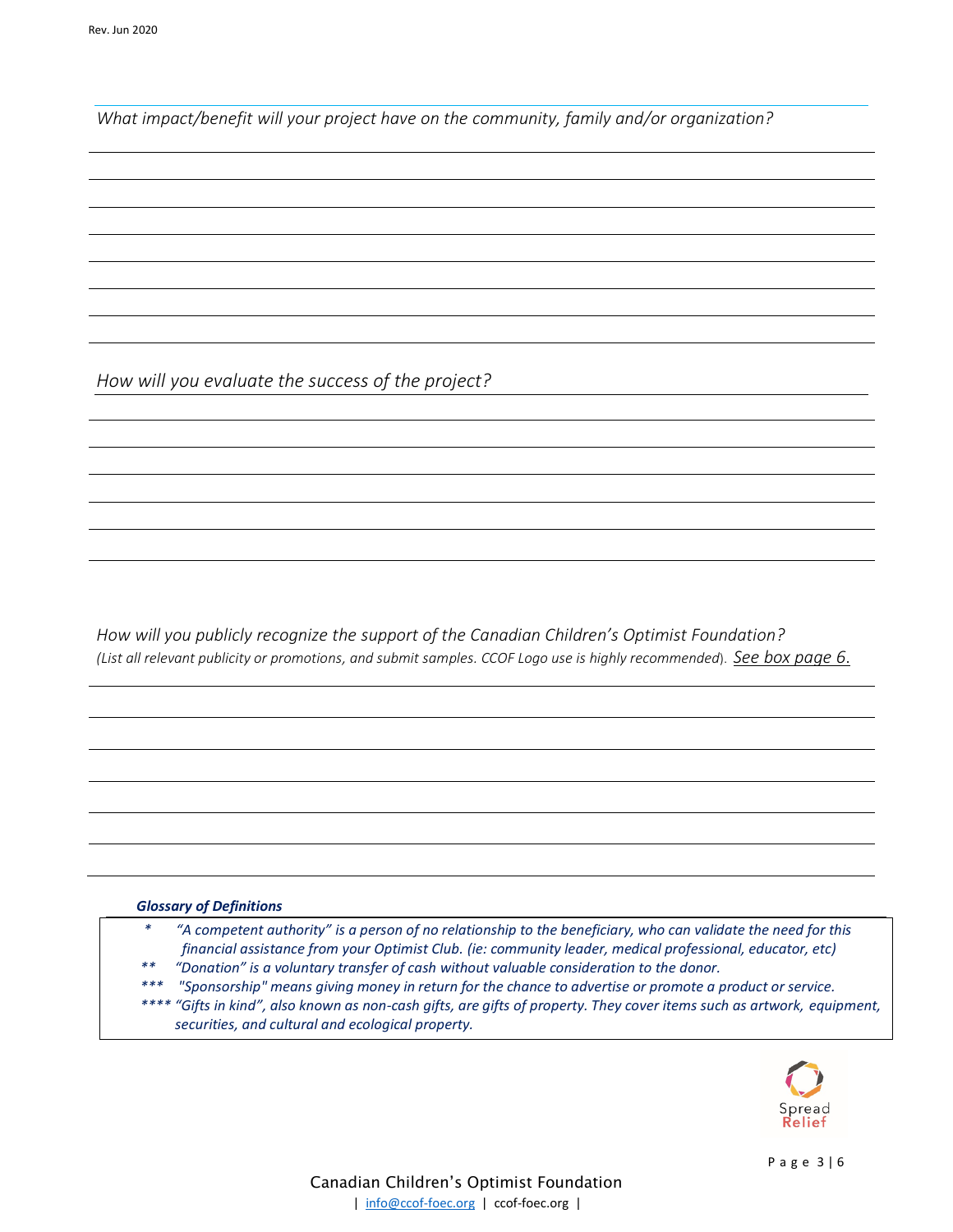#### *DETAILED BUDGET\_\_\_\_\_\_\_\_\_\_\_\_\_\_\_\_\_\_\_\_\_\_\_\_\_\_\_\_\_\_\_\_\_\_\_\_\_\_\_\_\_\_\_\_\_\_\_\_\_\_\_\_\_\_\_\_*

| Project Revenue                                    | <b>Proposed Amount</b> |
|----------------------------------------------------|------------------------|
| Spread Relief Program's Grant (\$500-\$3000)       |                        |
| **Donations (definition on p. 3)                   |                        |
| Fundraiser:                                        |                        |
| Fundraiser:                                        |                        |
| ***Sponsorship (definition on p. 3)                |                        |
|                                                    |                        |
| **** Gift in Kind - estimated (definition on p. 3) |                        |
| Club Donations                                     |                        |
| Other (government/municipality grant)              |                        |
| Budget shortage (funds yet to be raised)           |                        |
| <b>TOTAL REVENUE [A]</b>                           |                        |

*Project Cost* 

| Material (required for the project)                                                                |                                                                                                         |
|----------------------------------------------------------------------------------------------------|---------------------------------------------------------------------------------------------------------|
| Labour (professional services, catering )                                                          |                                                                                                         |
| Marketing (promotional items, printing )                                                           |                                                                                                         |
| Operating cost (Permit, Renting, Transport )                                                       |                                                                                                         |
|                                                                                                    |                                                                                                         |
|                                                                                                    |                                                                                                         |
| <b>TOTAL COST of PROJECT [B]</b>                                                                   |                                                                                                         |
| $Net[A-B]$                                                                                         |                                                                                                         |
| Signature - Project contact<br>$\boldsymbol{\mathcal{Q}}$ Approved<br><b>RESERVED FOR THE CCOF</b> | Signature - Club President<br>MM / DD / YY<br><b>D</b> Amount \$<br>$\boldsymbol{\mathcal{Q}}$ Rejected |
| Signature - Director                                                                               | <b>DD</b><br>YY<br><b>MM</b>                                                                            |
| <b>Decision Notes:</b>                                                                             |                                                                                                         |
|                                                                                                    | Canadian Children's Optimist Foundation in your COMMUNIty                                               |
|                                                                                                    | Page $4 6$<br>$\sigma$ is $\sigma$ in the state of the state of $\sigma$                                |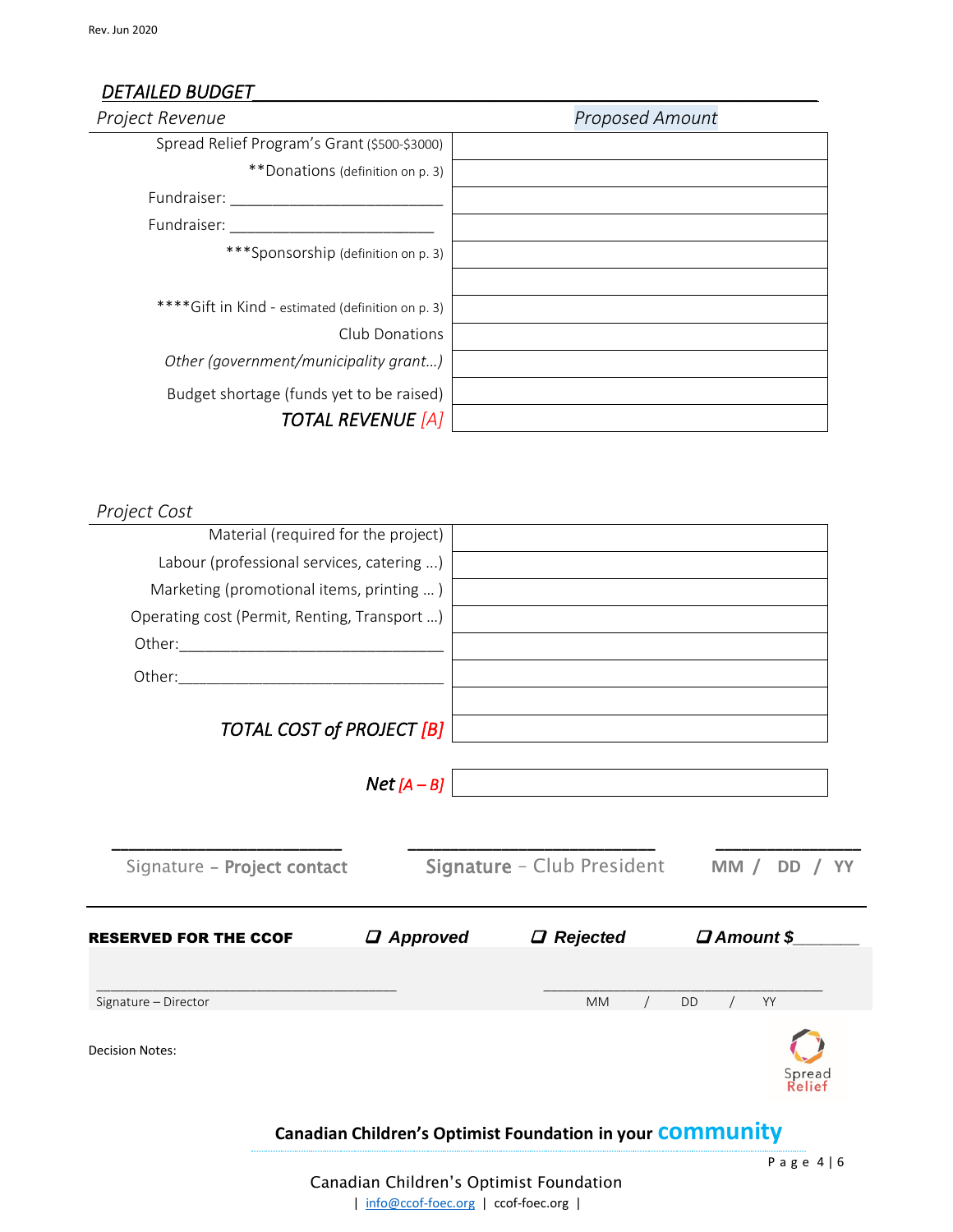

### **CLUB'S LIABILITY LETTER**

| <b>Name</b><br>. |  |  |  |  |
|------------------|--|--|--|--|
|                  |  |  |  |  |

Optimist Club Name: \_\_\_\_\_\_\_\_\_\_\_\_\_\_\_\_\_\_\_\_\_\_\_\_\_\_\_\_\_\_\_\_\_\_\_\_\_\_\_\_\_\_\_\_\_

Club Number: \_\_\_\_\_\_\_\_\_\_\_\_\_\_\_\_\_\_\_

On this \_\_\_\_\_\_\_\_\_\_\_\_\_\_ day of \_\_\_\_\_\_\_\_\_\_\_\_\_\_\_\_\_, 20\_\_\_\_\_, I the undersigned, being the President of said Optimist club, will not hold the **Canadian Children's Optimist Foundation (CCOF)** or its staff and board of directors responsible for any harm that may result from our participation in this program.

I understand that we could be in contact with sensitive information and I acknowledge that privacy of the children and families who are supported is paramount. I therefore accept full responsibility for our actions, and the CCOF should not be held responsible for disclosure of information, if that were to happen.

I agree not to pursue legal proceedings against the CCOF for any wrongdoing on our part in regards to our participation in this program.

\_\_\_\_\_\_\_\_\_\_\_\_\_\_\_\_\_\_\_\_\_\_\_\_\_\_\_\_\_\_\_\_\_\_\_\_\_\_\_\_\_\_\_\_\_\_\_\_\_\_\_\_

\_\_\_\_\_\_\_\_\_\_\_\_\_\_\_\_\_\_\_\_\_\_\_\_\_\_\_\_\_\_\_\_\_\_\_\_\_\_\_\_\_\_\_\_\_\_\_\_\_\_\_

Name

Signature